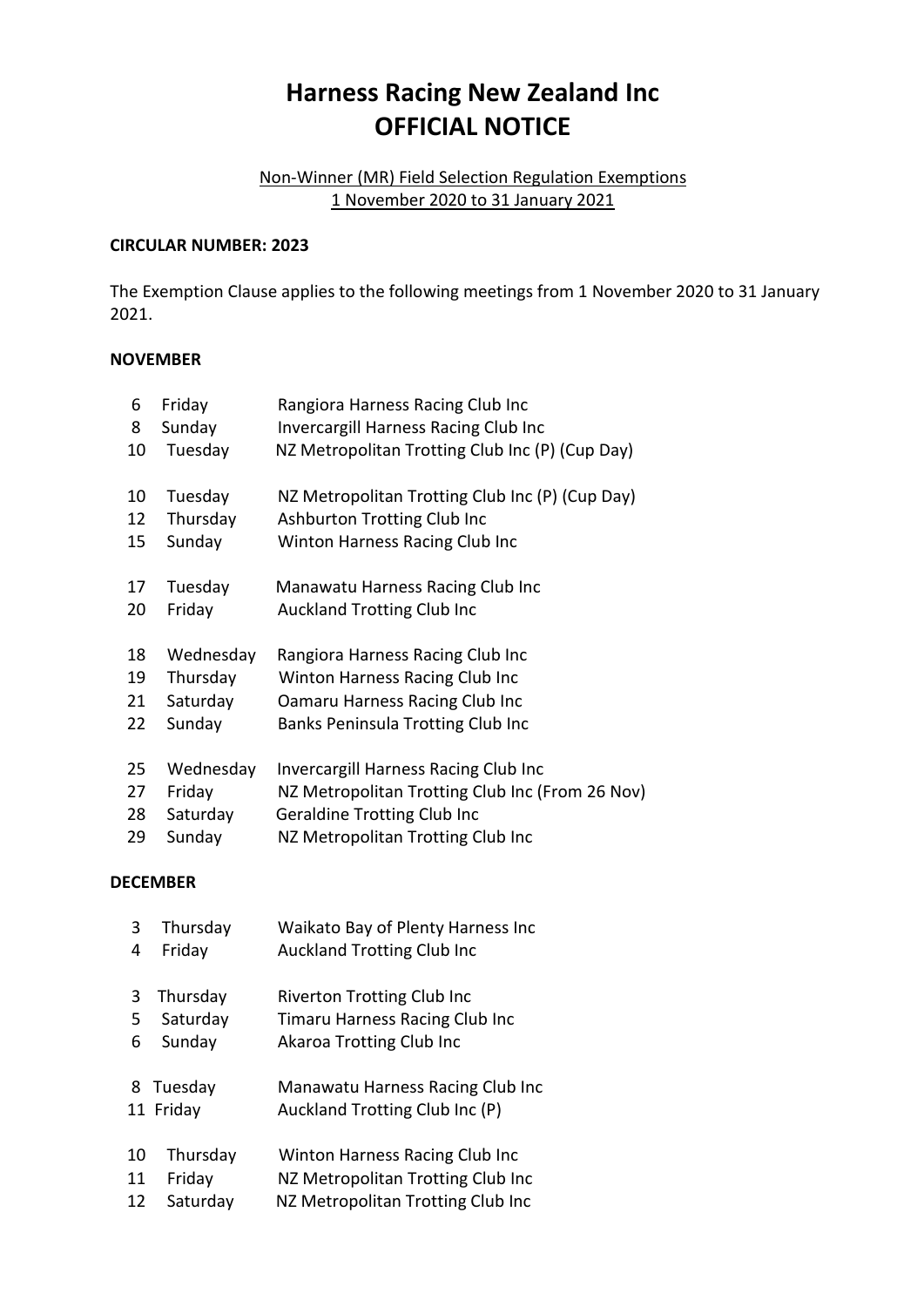| 13 | Sunday    | Methven Trotting Club Inc                |
|----|-----------|------------------------------------------|
| 17 | Thursday  | Waikato Bay of Plenty Harness Inc        |
| 18 | Friday    | <b>Auckland Trotting Club Inc</b>        |
| 16 | Wednesday | <b>Forbury Park Trotting Club Inc</b>    |
| 18 | Friday    | NZ Metropolitan Trotting Club Inc        |
| 19 | Saturday  | <b>Wairio Trotting Club Inc</b>          |
| 20 | Sunday    | Rangiora Harness Racing Club Inc         |
| 23 | Wednesday | Ashburton Trotting Club Inc              |
| 26 | Saturday  | <b>Westport Trotting Club Inc</b>        |
| 27 | Sunday    | Gore Harness Racing Club Inc             |
| 29 | Tuesday   | Waikato Bay of Plenty Harness Inc        |
| 31 | Thursday  | Auckland Trotting Club Inc (P)           |
| 27 | Sunday    | Gore Harness Racing Club Inc             |
| 29 | Tuesday   | <b>Banks Peninsula Trotting Club Inc</b> |
| 30 | Wednesday | Reefton Trotting Club Inc                |
| 31 | Thursday  | <b>Winton Harness Racing Club Inc</b>    |

## **JANUARY**

| 31 Dec Thurs |    |           | Winton Harness Racing Club Inc              |
|--------------|----|-----------|---------------------------------------------|
|              | 2  | Saturday  | Central Otago Trotting Club Inc             |
|              | 3  | Sunday    | Rangiora Harness Racing Club Inc            |
|              | 4  | Monday    | Roxburgh Trotting Club Inc                  |
|              |    |           |                                             |
|              | 6  | Wednesday | Wyndham Harness Racing Club Inc             |
|              | 8  | Friday    | Nelson Harness Racing Club Inc              |
|              |    |           |                                             |
|              | 12 | Tuesday   | Ashburton Trotting Club Inc                 |
|              | 13 | Wednesday | Northern Southland Trotting Club Inc        |
|              | 15 | Friday    | Marlborough Harness Racing Club Inc         |
|              |    |           |                                             |
|              | 21 | Thursday  | Waikato Bay of Plenty Harness Inc           |
|              | 22 | Friday    | <b>Auckland Trotting Club Inc</b>           |
|              |    |           |                                             |
|              | 20 | Wednesday | Winton Harness Racing Club Inc              |
|              | 22 | Friday    | NZ Metropolitan Trotting Club Inc           |
|              | 24 | Sunday    | Banks Peninsula Trotting Club Inc           |
|              |    |           |                                             |
|              | 27 | Wednesday | <b>Forbury Park Trotting Club Inc</b>       |
|              | 29 | Friday    | NZ Metropolitan Trotting Club Inc           |
|              | 30 | Saturday  | <b>Invercargill Harness Racing Club Inc</b> |
|              | 31 | Sunday    | Methven Trotting Club Inc                   |
|              |    |           |                                             |

Clubs concerned are reminded that the exemptions clause requires them to collectively ensure that the First and Second Preferences are met between the Clubs concerned.